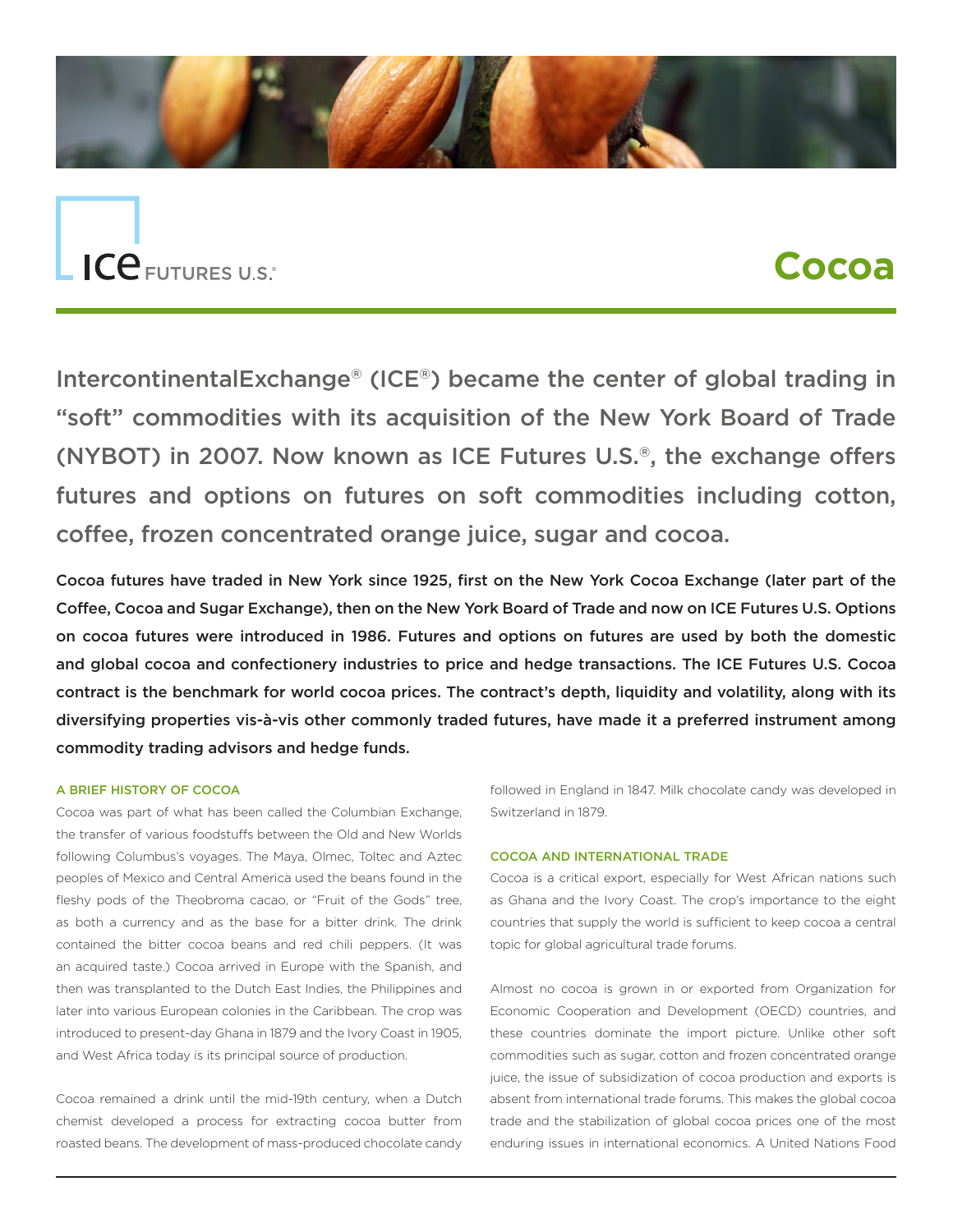& Agriculture Organization (FAO) analysis of cocoa production and consumption is shown below. The income and wealth disparities between cocoa importing nations and exporting nations are substantial.

UN FOOD & AGRICULTURE ORGANIZATION ESTIMATES OF 2010 COCOA PRODUCTION (Metric Tons)



coffee prices, they do provide traders with significant trend-following opportunities.

REAL PRICE OF COCOA REFLECTS INCREASED PRODUCTIVITY

dollar price. While cocoa prices do not exhibit the volatility of, say,



Source: FAO

UN FOOD & AGRICULTURE ORGANIZATION ESTIMATES OF 2010 COCOA CONSUMPTION (METRIC TONS)



#### Source: FAO

While cocoa imports and prices are a minor matter for large cocoa consuming countries, they can be critical for cocoa exporters. Recognition of this imbalance of interests, along with a number of Cold War political considerations, prompted the formation of the International Cocoa Organization (ICCO) in 1973. The organization works to promote a sustainable world cocoa economy. ICCO member countries represent approximately 85% of world cocoa production and 60% of world cocoa consumption.

Except for a period of supply disruption in the late 1970s and again in 2009-2011, the long-term constant dollar price of cocoa since the end of the 1950 has been stable. However, traders do not trade the long-term constant dollar price, but rather the short-term currentCURRENCY CONNECTIONS AND INTERMARKET ARBITRAGE

Cocoa is unique among soft commodities in its relationship to currencies. Because of Britain's historical domination of the West African cocoa industry and a British pound-denominated futures contract traded on the New York Stock Exchange-London International Financial Futures (LIFFE) exchange, cocoa's currency correlation is stronger with the British pound (GBP) than with the ICE U.S. Dollar Index® (USDX®). The GBP leads the price of cocoa by thirty-nine weeks, or three calendar quarters, on average.

This presents an active arbitrage trade between the cocoa contracts trading in New York and London. While the long-term relationship is shown, experienced traders see the effect intraday when the British pound has a large movement during the period when New York and London trading overlaps.

#### THE BRITISH POUND LEADS THE PRICE OF COCOA



Source: CRB-Infotech CD-ROM, Bloomberg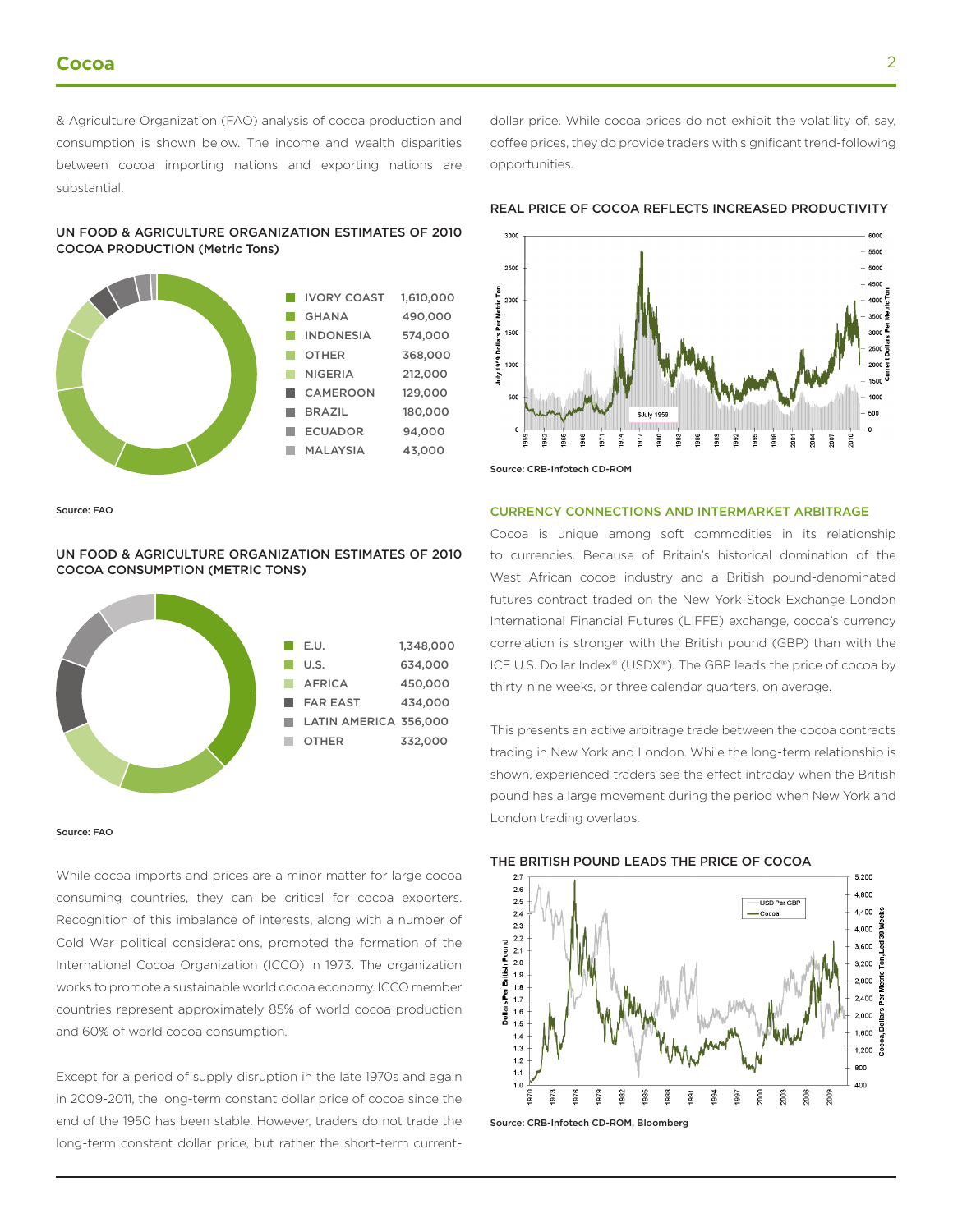

Source: Bloomberg

#### COCOA TRADING AT ICE FUTURES U.S.

THE NEW YORK - LONDON ARBITRAGE (Long ICE Mar. 2012, Short LIFFE May 2012)

Cocoa's appeal as a trading vehicle for commodity trading advisors and commodity-linked hedge funds, along with the risk management needs of cocoa exporters and producers, has created a highly successful futures contract, as its volume history demonstrates.



Source: CRB-Infotech CD-ROM

#### ICE FUTURES U.S. CONTRACT

The ICE Futures U.S. cocoa futures contract is for the physical delivery of cocoa beans complying with U.S. Food & Drug Administration standards for importation. The key specifications are:

### [Contract specifications including fees, margins and](https://www.theice.com/products/7) [delivery standards](https://www.theice.com/products/7)

**[Options](https://www.theice.com/products/8/specs)** on cocoa futures contracts are also available. Each futures contract has options that settle into that contract, along with serial options for the months between the delivery month and the previous delivery month. For example, December futures underlie option contracts expiring in October and November as well as December. Option strikes are spaced \$50 apart. The last trading day for regular options is the first Friday of the calendar month preceding the option contract month.

Options trading volume on the ICE Cocoa futures contract has been consistently strong. Options tend to be used by two groups of sophisticated traders. The first is commercial participants hedging their physical positions. The second is experienced speculative traders. The steady and stable use of these markets by both groups is an important indicator of the ICE Cocoa futures contract's success and of options themselves meeting users' needs.

#### AVERAGE TRADING VOLUME BY MONTH: COCOA OPTIONS



Source: ICE Futures U.S.

#### AVERAGE MONTHLY OPEN INTEREST: COCOA OPTIONS



Source: ICE Futures U.S.

#### TRADING ICE FUTUES U.S. COCOA FUTURES AND OPTIONS

Futures markets exist for the purposes of price discovery and risk transfer. Price discovery requires buyers and sellers to meet in a competitive marketplace; prices resulting from each transaction signal to other traders what a given commodity might be worth.

Anyone approved by a clearing member or futures commission merchant can participate in the price discovery process, irrespective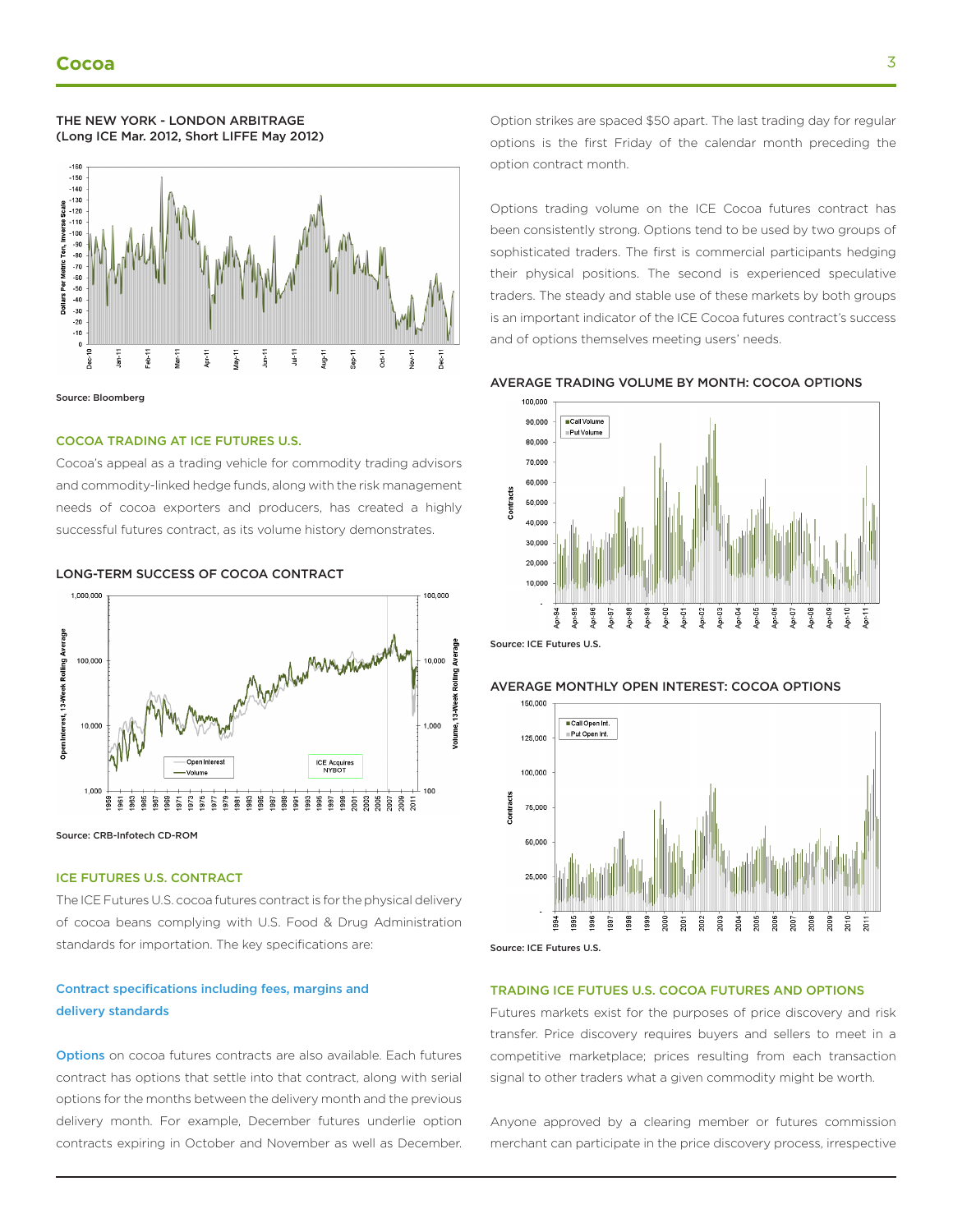of their participation in the cocoa business. A market participant who is not in the cocoa or confectionery business will be classified as a non-commercial or speculative trader. A market participant active the cocoa or confectionery business will be classified as a commercial trader or hedging trader. For speculators, the price discovery trade is straightforward; if you believe the price of cocoa will rise, you "go long" a futures contract; if you believe the price of cocoa will fall, you "go short" a futures contract.

These same market views can be expressed in options as well. If you believe prices will rise, you can buy a call option, sell a put option or engage in a large number of spread trades tailored to your specific price view and risk acceptance. If you believe prices will fall, you can buy a put option, sell a call option or engage in a different set of spread trades. A long call (put) option is the right, but not the obligation, to go long (short) the underlying future at the strike price at or by expiration. A short call (put) option is the obligation to deliver (take delivery) of the underlying future at or by the expiration if that option is exercised. Hedgers may use ICE cocoa options frequently. Producers can set a floor beneath a selling price with long put options, and buyers can establish a ceiling over costs with long call options, among other strategies. In a futures trade, you and the counterparty to your trade will post initial or original margin with your futures commission merchant or clearing member. Minimum margins are set by ICE Futures U.S., and your futures commission merchant may require additional funds.

#### [Margin schedule](https://www.theice.com/margins)

There are no margin requirements for long option positions. Margin requirements for short option positions vary according to the relationship between the option strike price and the futures price. If the market moves in your favor — higher for a long position (or commitment to take delivery of cocoa or to offset the contract by selling it prior to delivery), or lower for a short position (or commitment to deliver cocoa or to offset the contract by buying it prior to delivery) — the equity in your account will increase. You may withdraw these funds down to the "maintenance margin" level, depending on your account agreement. If the market moves adversely — lower for a long position or higher for a short position your futures commission merchant will require you to post additional funds, called variation margin, to sustain your maintenance margin level. These "margin calls" assure both your futures commission merchant and ICE Clear U.S.®, the exchange clearing house, that you can perform according to your contractual commitment. All futures accounts are marked-to-market daily, and participants deficient in margin obligations may have positions liquidated involuntarily.

As the designated clearing house, ICE Clear U.S. serves as the counterparty to every futures contract traded on ICE Futures U.S. The clearing house clears trades matched by ICE Futures U.S. and guarantees performance in delivery even if a trader defaults.

What do financial flows look like in a futures trade? Let's say a fivecontract futures position is initiated at \$2,890 per metric ton and the market rises to \$2,935 per metric ton on the following trading day.

- For the long position, the gain is: 5 contracts x [2,935 – 2,890] / contract x \$10 per \$1 = \$2,250
- For the short position, the loss is equal and opposite: 5 contracts x [2,890 – 2,935] / contract x \$10 per \$1 = -\$2,250

If we reverse the price path, we reverse the gains and losses. Let's change the starting price to \$2,975 per metric ton and have the market decline to \$2,920 per metric ton the next day.

- For the long position, the loss is: 5 contracts x [2,920 – 2,975] / contract x \$10 per \$1 = -\$2,750
- For the short position, the gain is equal and opposite 5 contracts x [2,975 – 2,920] / contract x \$10 per \$1 = \$2,750

Options traders see the same directional profit and loss profiles relative to price, but the actual profit and loss is subject to a range of additional factors, including market volatility, time to contract expiration, interest rates and the relationship between the current futures price and the option's strike price.

#### RISK TRANSFER

Risk transfer is the second purpose of a futures market. Any party with price risk exposure to cocoa can seek protection in the futures markets. An originating seller or marketer of cocoa, a holder of cocoa inventories, or any party at risk to a lower price of cocoa is long the market. These participants can offset risk by going short a futures contract. Any grinder, confectioner or cocoa user at risk of increasing prices is short the market and can offset risk by going long a futures contract. The mechanics and financial flows are identical to those outlined above. A cocoa seller at risk to prices falling can acquire a financial asset, the short futures position, which will rise in value as the market declines. The opposite is true for a cocoa grinder or confectioner at risk to prices rising; there a long futures position will rise in value as the market rises. While the financial flows should offset the economic gains and losses of the physical cocoa position, there are two important things to remember.

First, even though futures prices converge to cash prices at expiration,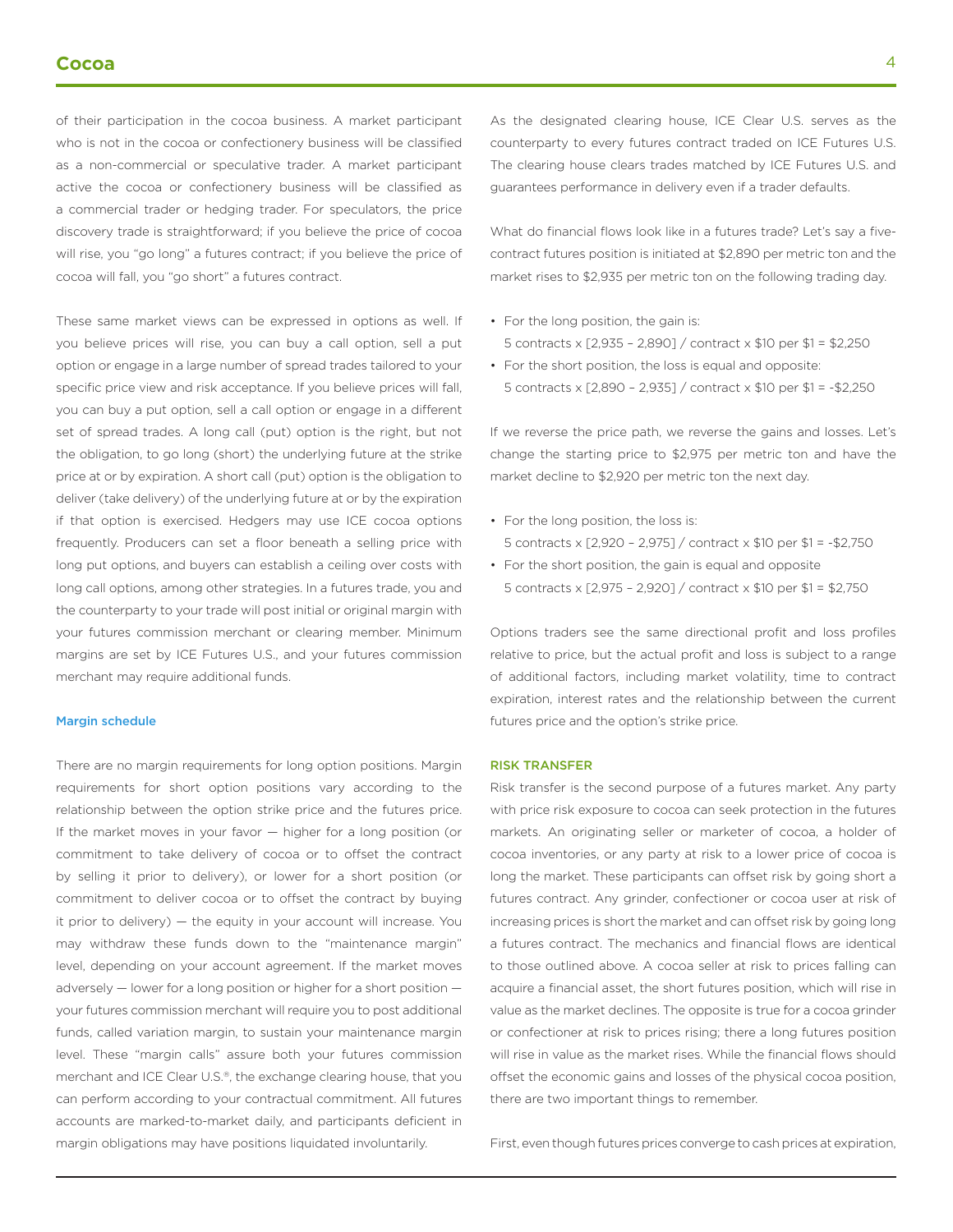the convergence process is subject to what is called "basis risk," or differences resulting from changes in hedging demand, location of the cocoa or grade differentials.

Second, while the economic gains on, for example, a warehouse full of cocoa are real, they are not realized until the cocoa is sold. If this inventory is hedged with a short futures position and the market rises, the beneficial owner of the cocoa will have to keep posting additional funds in the margin account.

Nothing in the above discussion of hedging tells you when or at what price to hedge. This is one of the reasons options are valuable to hedgers. While the cocoa owner or seller may wish to have downside protection, or a price floor, that same grower probably wants to participate in any future price increases. The owner or seller concerned about a decline in the value of cocoa between now and the time he expects to be able to sell his cash crop at harvest in the fourth quarter could buy a December \$2,850 put option, which is the right, but not the obligation, to receive a short position in a December future at \$2,850 for a premium of \$196, or \$1,960 per option contract. The purchased put guarantees the marketer the right to sell the December future for an effective price of \$2,654 per metric ton (the \$2,850 strike price less the premium paid of \$196). This right gives him protection if cocoa prices have fallen by the expiry of the December option, but at the same time preserves his ability to profit should the price of cocoa move higher over the period.

The cocoa grinder or confectioner wishing to cap the price of cocoa, but not be exposed to margin calls if the price continues to rise, can do an opposite trade and buy a December \$2,900 call option, which is the right, but not the obligation, to receive a long position in a December future at \$2,900 for a premium of \$206, or \$2,060 per option contract. The purchased call gives the cocoa grinder or confectioner the right to buy the December future at an effective price of \$3,106 per metric ton (again, the strike price of \$2,900 cents plus the premium paid of \$206), offering protection against an unfavorable rise in the price of cocoa, while preserving the ability to take advantage if prices decline.

It should be noted that the risk profile for sellers of options is dramatically different than for buyers of options. For buyers, the risk of an option is limited to the premium or purchase price paid to buy the option. For sellers, the risk profile is unknown and can be potentially quite large.

Options can become complex very quickly, with trading influenced

by variables including time remaining to contract expiration, underlying commodity volatility, short-term interest rates and a range of expected movements collectively called "the Greeks."